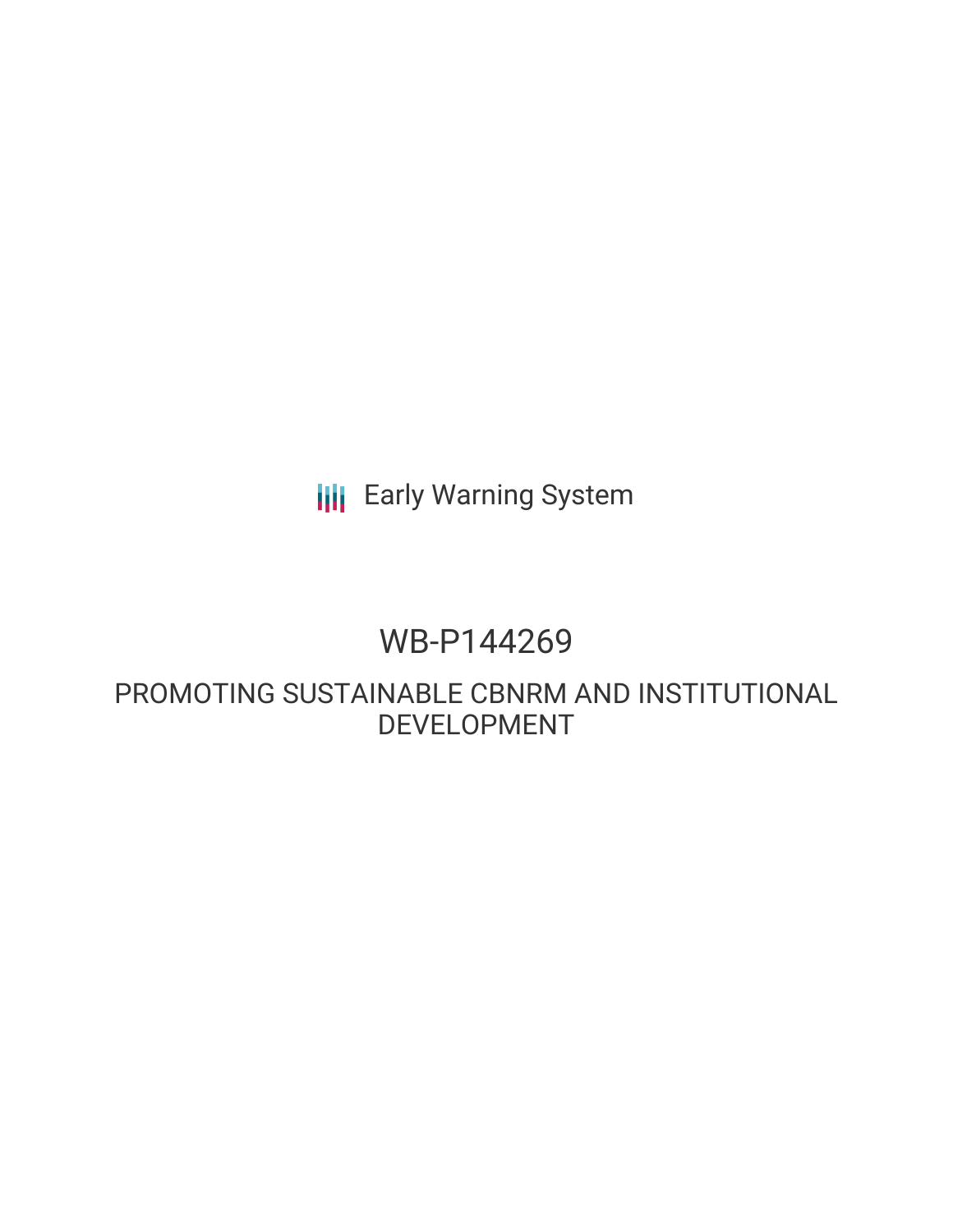

#### **Quick Facts**

冊

| <b>Countries</b>               | Indonesia                       |
|--------------------------------|---------------------------------|
| <b>Financial Institutions</b>  | World Bank (WB)                 |
| <b>Status</b>                  | Active                          |
| <b>Bank Risk Rating</b>        | B                               |
| <b>Voting Date</b>             | 2016-05-27                      |
| <b>Borrower</b>                | <b>GOVERNMENT OF INDONESIA</b>  |
| <b>Sectors</b>                 | <b>Agriculture and Forestry</b> |
| <b>Investment Type(s)</b>      | Loan                            |
| <b>Investment Amount (USD)</b> | $$22.42$ million                |
| <b>Project Cost (USD)</b>      | $$22.42$ million                |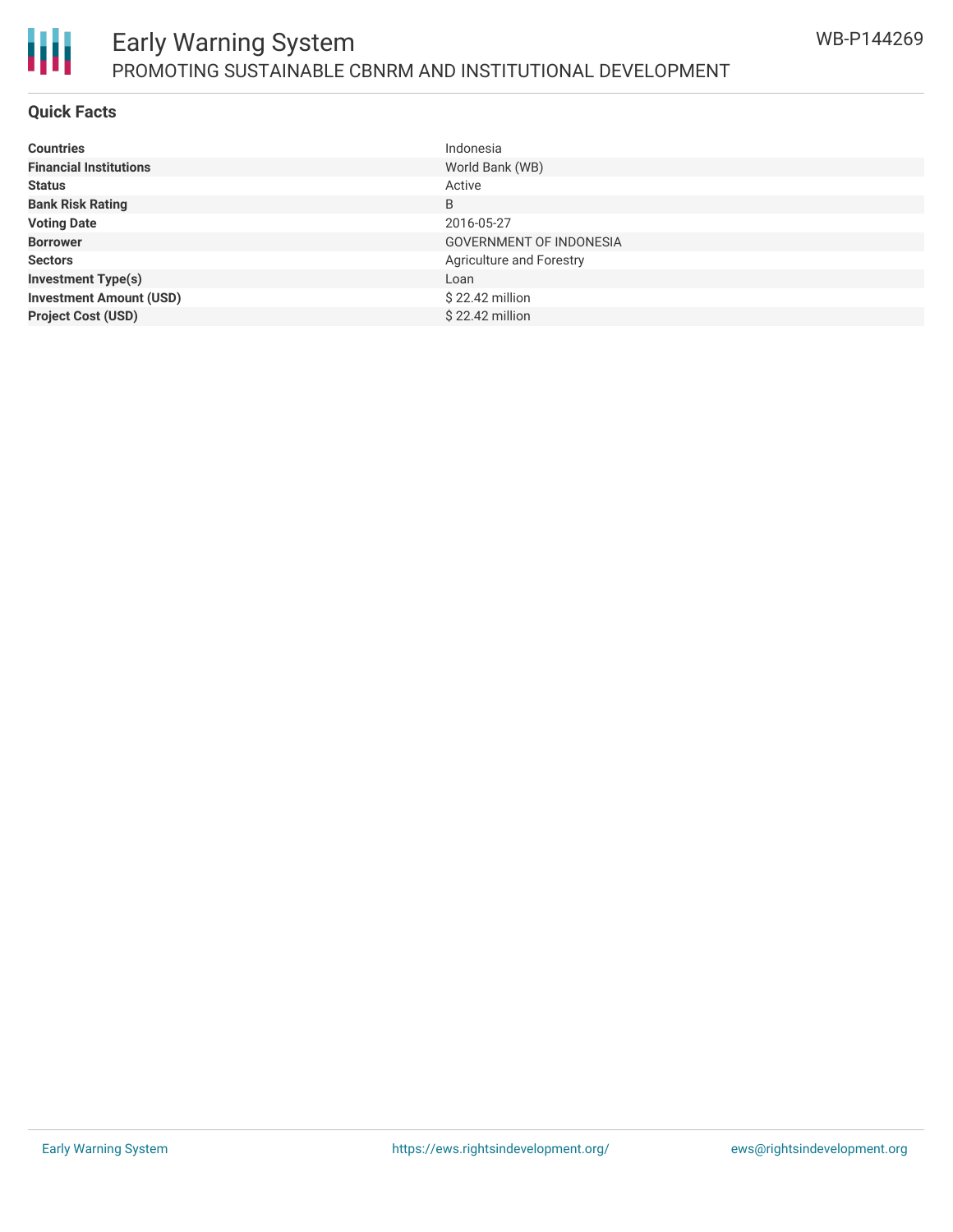### **Project Description**

According to the bank document, the project is to strengthen institutional and local capacity for decentralized forest management and generate improved forest-based livelihoods in targeted areas. This project has four components.

1) The first component: Strengthening Legislation, Policy, and Institutional Capacity in Decentralized Forest Management

2) The second component, Developing the Knowledge Platform,

3) The third component, Improving Forest Management Practices, supports up to 10 KPH facing challenges in becoming operational, specifically with respect to institutional capacity, supporting communities, and sustainable utilization of forest products (timber and non-timber).

4) The fourth component, Project Management, Monitoring and Reporting, and Program Coordination.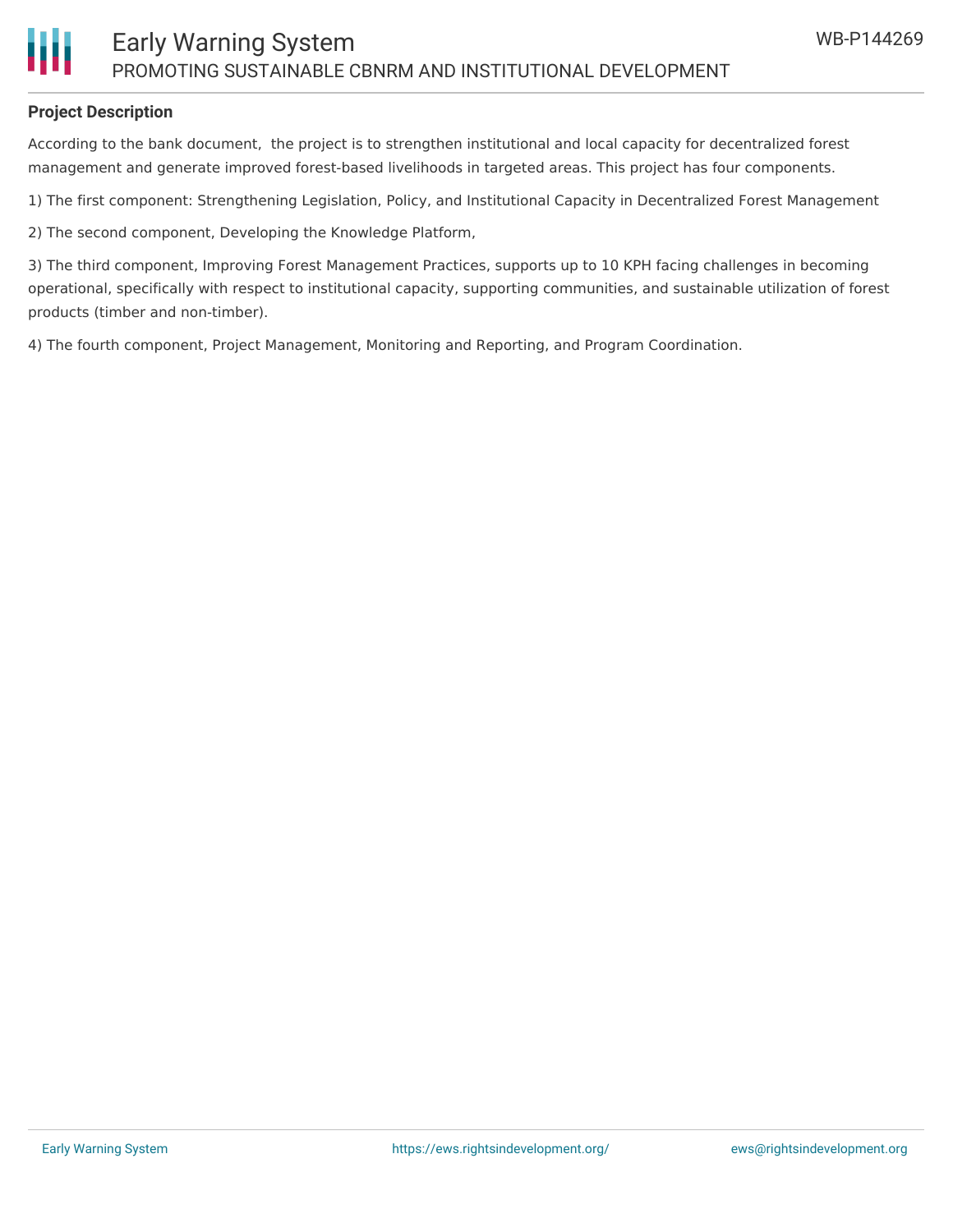

## Early Warning System PROMOTING SUSTAINABLE CBNRM AND INSTITUTIONAL DEVELOPMENT

### **Investment Description**

World Bank (WB)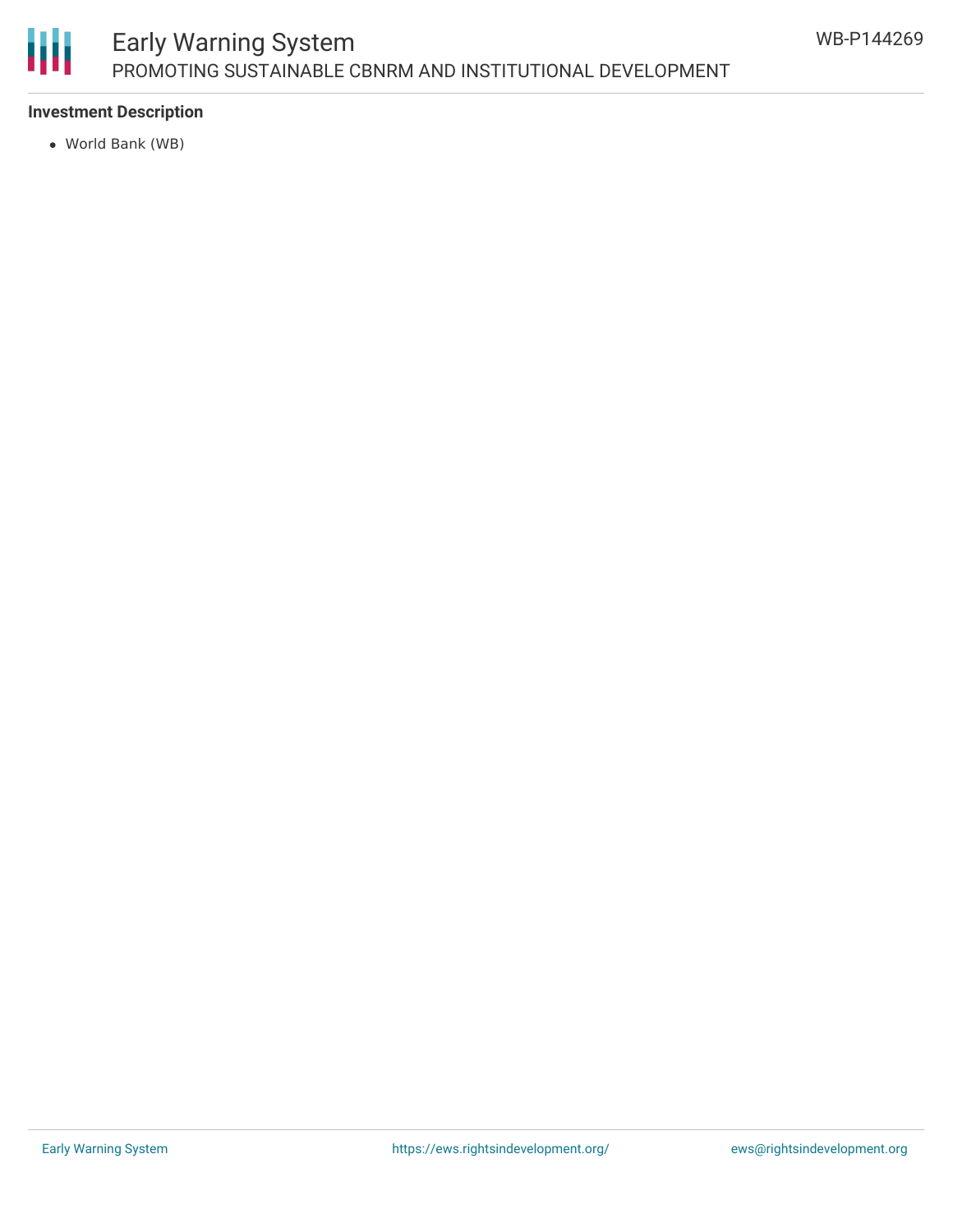#### **Contact Information**

#### **1/World Bank Contact**

Contact: Werner L. Kornexl Title: Senior Climate Change Specialist Tel: 5781+3243

Email: [wkornexl@worldbank.org](mailto:wkornexl@worldbank.org)

#### **2/Borrower/Client/Recipient**

Name: Ministry of Forestry Contact: Title: Tel: Email:

#### **3/Implementing Agencies**

Name: Ministry of Forestry Contact: Office of the Secretary-General Title: Tel: /Fax: (62-21) 572-0227 Email:

#### **For more information contact:**

The InfoShop The World Bank 1818 H Street, NW Washington, D.C. 20433 Telephone: (202) 458-4500 Fax: (202) 522-1500 Web: http://www.worldbank.org/infoshop

#### **ACCOUNTABILITY MECHANISM OF WORLD BANK**

The World Bank Inspection Panel is the independent complaint mechanism and fact-finding body for people who believe they are likely to be, or have been, adversely affected by a World Bank-financed project. If you submit a complaint to the Inspection Panel, they may investigate to assess whether the World Bank is following its own policies and procedures for preventing harm to people or the environment. You can contact the Inspection Panel or submit a complaint by emailing ipanel@worldbank.org. You can learn more about the Inspection Panel and how to file a complaint at: http://ewebapps.worldbank.org/apps/ip/Pages/Home.aspx.